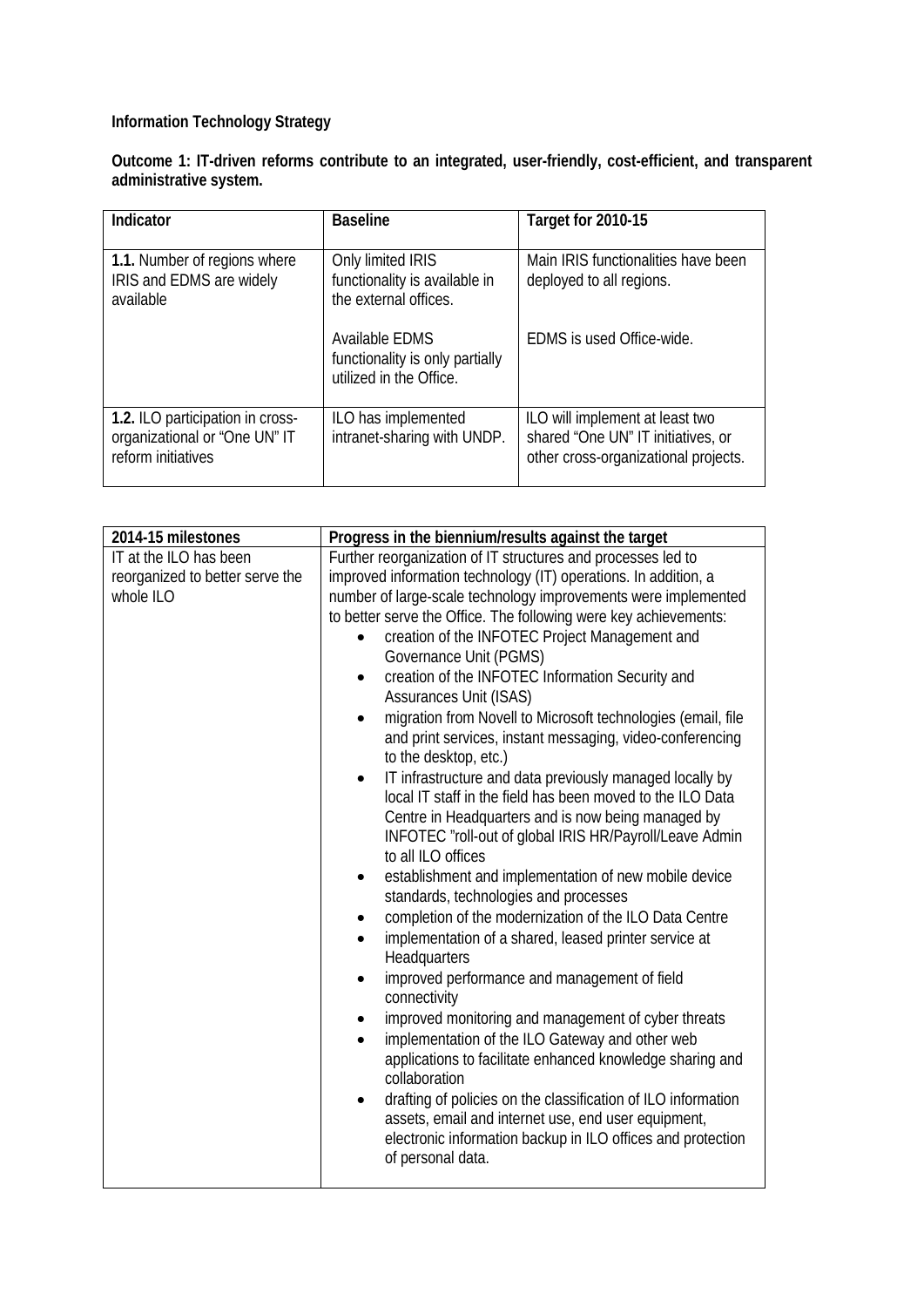| Official correspondence is<br>handled electronically only<br>through EDMS | Progress in consolidating and centralizing the management of official<br>documents, records, archives and other content is ongoing.                                                                                                                                                                                                                                                                                |
|---------------------------------------------------------------------------|--------------------------------------------------------------------------------------------------------------------------------------------------------------------------------------------------------------------------------------------------------------------------------------------------------------------------------------------------------------------------------------------------------------------|
|                                                                           | A study was concluded in 2014 with a view to the development of a<br>strategy, roadmap and resourcing model for implementation of an<br>integrated set of technologies to facilitate improved structure,<br>access, use and management of ILO content. The study also<br>addressed the handling of official correspondence by digital means.<br>This milestone has been delayed until 2016 as the Office considers |
|                                                                           | whether the new technologies being proposed are fit for purpose at<br>the ILO. In this context, several pilot projects using these new<br>technologies were completed at the end of 2015. The results of the<br>pilots are currently being evaluated to determine a way forward.                                                                                                                                   |

**Outcome 2: A collaboration Office-wide approach to the use of IT resources and capabilities is embedded, resulting in improved IT governance and efficiencies.**

| Indicator                                                                                   | <b>Baseline</b>                                                                                                                                               | <b>Target for 2010-15</b>                                                                                                     |
|---------------------------------------------------------------------------------------------|---------------------------------------------------------------------------------------------------------------------------------------------------------------|-------------------------------------------------------------------------------------------------------------------------------|
| 2.1. Measuring IT expenditures<br>throughout the Office                                     | <b>ITCOM</b> resources can be<br>accurately and fully<br>reported.<br>Other IT expenditures at<br>headquarters cannot be<br>accurately and fully<br>reported. | All categories of IT expenditures can<br>be fully and accurately reported<br>throughout the Office.                           |
|                                                                                             | IT expenditures in external<br>offices can only be<br>estimated.                                                                                              |                                                                                                                               |
| 2.2. A central coordinating<br>function for overseeing costly<br>Office-wide IT initiatives |                                                                                                                                                               | Centralized function is in place for<br>managing the prioritization and<br>quiding the execution of costly IT<br>initiatives. |

| 2014-15 milestones               | Progress in the biennium/results against the target                                                                                                          |
|----------------------------------|--------------------------------------------------------------------------------------------------------------------------------------------------------------|
| An Office-wide IT budgeting      | The roll-out of full IRIS functionality to all regional offices during                                                                                       |
| infrastructure is used to        | 2014-15 made it possible to more accurately capture IT expenditure                                                                                           |
| rationalize purchasing decisions | across the Office.                                                                                                                                           |
|                                  | The IRIS Chart of Accounts was further enhanced to better track IT<br>expenditure at a detailed level and to monitor and assess IT<br>spending in real time. |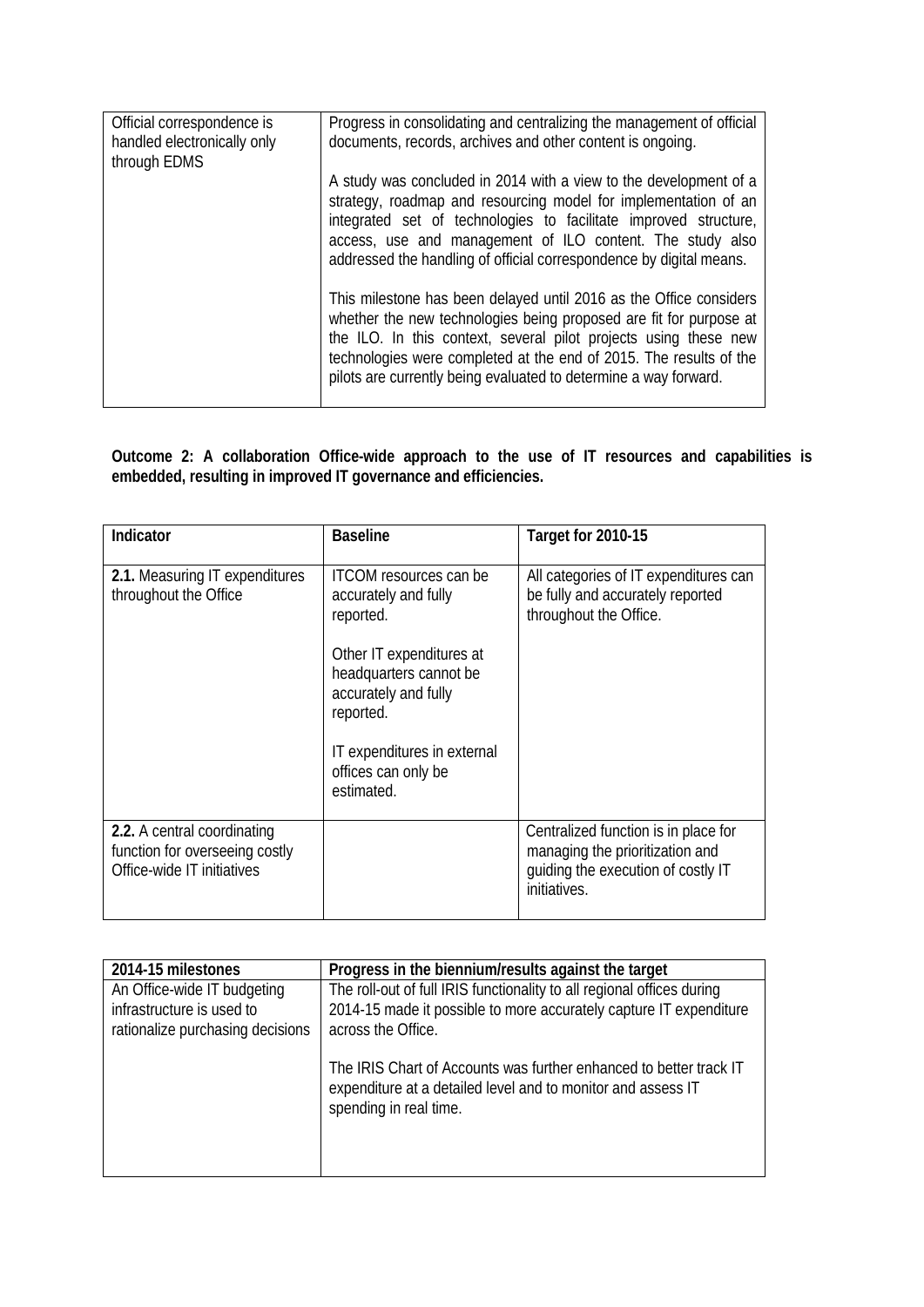|                                                                                           | The ILO IT Governance Committee (ITGC) and advisory<br>subcommittees ensured that all IT-related purchases were aligned<br>with the objectives and needs of the Office.<br>Monthly meetings<br>held<br>between<br><b>INFOTEC</b><br>were<br>and<br>PROCUREMENT to make certain that all procurement activities for<br>IT-related projects were carefully planned, resourced<br>and<br>coordinated to mitigate risk and meet required implementation<br>timelines.                                                                                                                                                                                                                                                                                                                                           |
|-------------------------------------------------------------------------------------------|-------------------------------------------------------------------------------------------------------------------------------------------------------------------------------------------------------------------------------------------------------------------------------------------------------------------------------------------------------------------------------------------------------------------------------------------------------------------------------------------------------------------------------------------------------------------------------------------------------------------------------------------------------------------------------------------------------------------------------------------------------------------------------------------------------------|
| Centralized function is<br>managing the execution of<br>costly Office-wide IT initiatives | Membership in the ITGC was formalized and included broad<br>representation from across the Office. The ITGC met nine times<br>during the biennium.<br>The ITGC established a working charter to facilitate its efforts to<br>ensure consistent and deliberate progress toward mature IT<br>governance processes; resolve conflicts, confusion and inefficiencies<br>in the use of Office IT resources; and ensure that IT decisions are<br>taken at the proper levels within the Office.                                                                                                                                                                                                                                                                                                                    |
|                                                                                           | The IT portfolio and project management function was fully<br>embedded in the Office. Processes and templates for documenting<br>proposed business cases and calculating cost estimates were<br>finalized. The following large-scale IT initiatives were submitted to<br>the ITGC for decision:<br>adoption of new mobile device (phones, tablets and<br>laptops) standards<br>upgrade of the network infrastructure at Headquarters<br>$\bullet$<br>implementation of Wi-Fi throughout the Headquarters<br>$\bullet$<br>building<br>replacement of the Intranet<br>$\bullet$<br>upgrade of the Health Insurance Information System<br>$\bullet$<br>accelerated rollout of IRIS to the field offices<br>$\bullet$<br>global processing of invoices using optical character<br>recognition (OCR) technology. |

| Outcome 3: A culture of service excellence in consolidated IT operations is embedded, resulting in a |  |  |  |
|------------------------------------------------------------------------------------------------------|--|--|--|
| more effective use of resources.                                                                     |  |  |  |

| Indicator                                                                                                          | <b>Baseline</b>                                                                                                                                                 | Target for 2010-15                                                                                                                 |
|--------------------------------------------------------------------------------------------------------------------|-----------------------------------------------------------------------------------------------------------------------------------------------------------------|------------------------------------------------------------------------------------------------------------------------------------|
| 3.1. Percentage of hardware<br>deployed in a consolidated<br>configuration                                         | 10 per cent of the Office<br>hardware is deployed in a<br>consolidate configuration.                                                                            | 50 per cent of hardware will be<br>deployed in a consolidated<br>configuration.                                                    |
| 3.2. Number of SLAs defined for<br>the services that have been<br>identified as high value to the<br>Organization* | The only service-level<br>definition published on the<br>intranet indicates that<br>service outside of office<br>hours is provided on a "best<br>effort" basis. | SLAs for ten high-value services are<br>defined and monitored through the<br>monthly publication of statistics on<br>the intranet. |